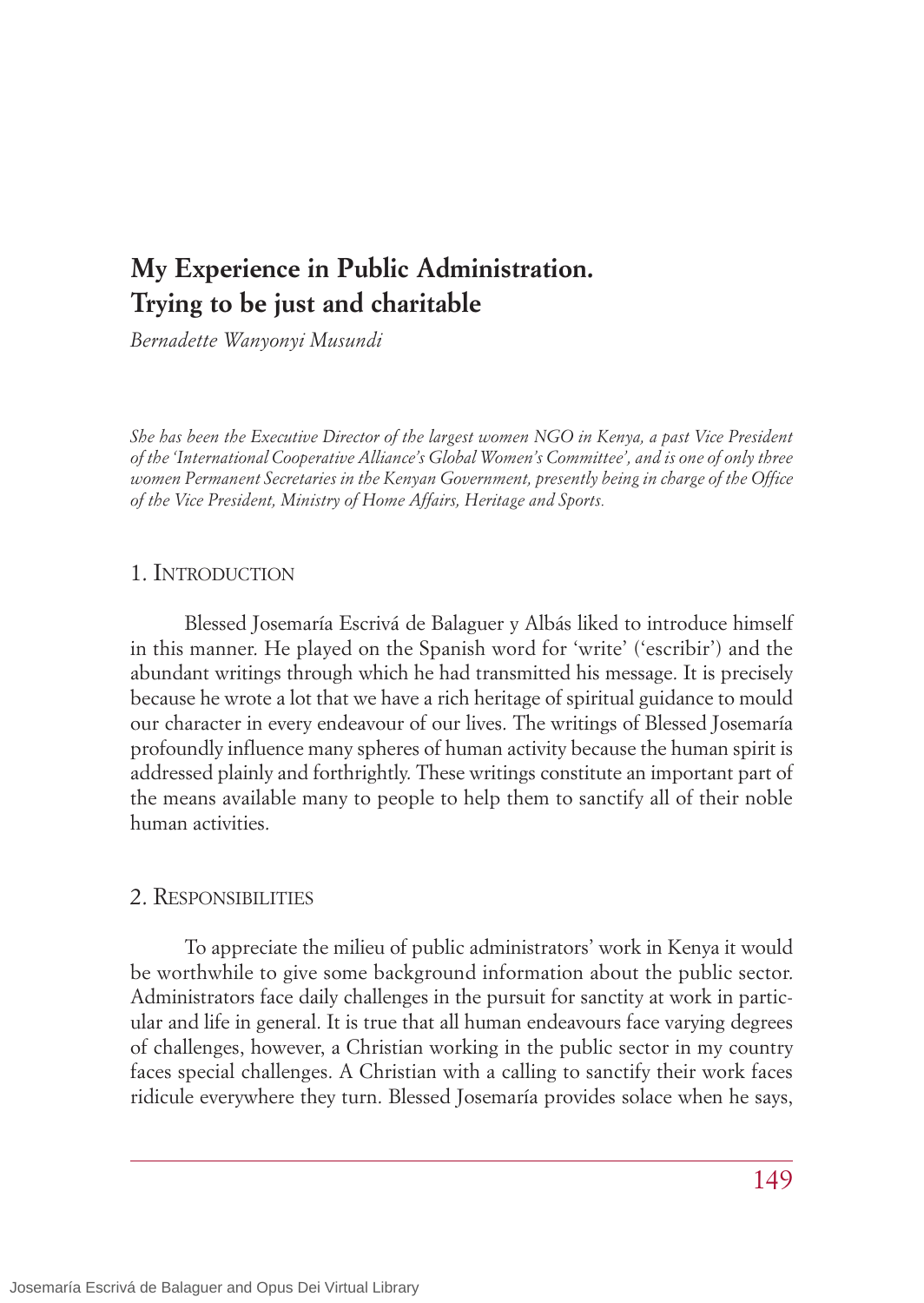"Convince yourself that there is no such thing as ridicule for whoever is doing what is best"<sup>1</sup>.

As an administrator, one is called to make decisions that affect the lives of many people all the time. The public always expects and pushes for favorable decisions with little regard to justice. As far as they are concerned, justice is only served when they are favorably treated. No matter how well one was trained and experienced, there are always painful decisions to be made. In these instances, one needs to call on one's Christian faith to act justly. However, with faith one needs the charity to understand the complex nature of human behavior. A personal code of ethics is required to discharge one's daily duties according to the call to holiness. One of the guiding lights Blessed Josemaría provides is when he says "when a man (woman) gives way in matters of ideals, of honour, or of Faith that man is without ideals, without honour and without Faith"2, because "(anyone) ready to compromise would condemn Jesus to death again"3. Following the teachings of Blessed Josemaría, administrators have the spiritual strength and nourishment to aspire to holiness.

# 3. SERVICE

Sanctity is a way of life. Service in the public sector calls for one to Serve with a capital 'S'. This service should have 'Duc in Altum'<sup>4</sup> as its rallying call. Blessed Josemaría said the value of a task depends on the personal conditions of the one who exercises it, on the love of God that is put into it: "Besides, all work can have the same supernatural quality. There are no great or mean tasks. All are great if they are done with love. Those which are considered great become small when the Christian meaning of life is lost sight of. On the other hand, there are apparently small things that can in fact be very great because of their real effects"5. In this way tasks should not be performed robotically but with zeal.

Public servants should exercise a detachment from material goods in all their endeavours. One of the most sickening aspects of public life is its infamous reputation that all public servants, especially administrators in decision-making positions are corrupt. This insidious menace has penetrated every fiber of public life to the point of being the rule rather than the exception. The teachings of

<sup>1</sup> *The Way,* 392.

<sup>2</sup> *Ibidem*, 394.

<sup>3</sup> *Ibidem*, 393.

<sup>4</sup> Cfr. *Lk* 5:4; *Friends of God*, 21; *The Way*, 792.

<sup>5</sup> *Conversations*, 109.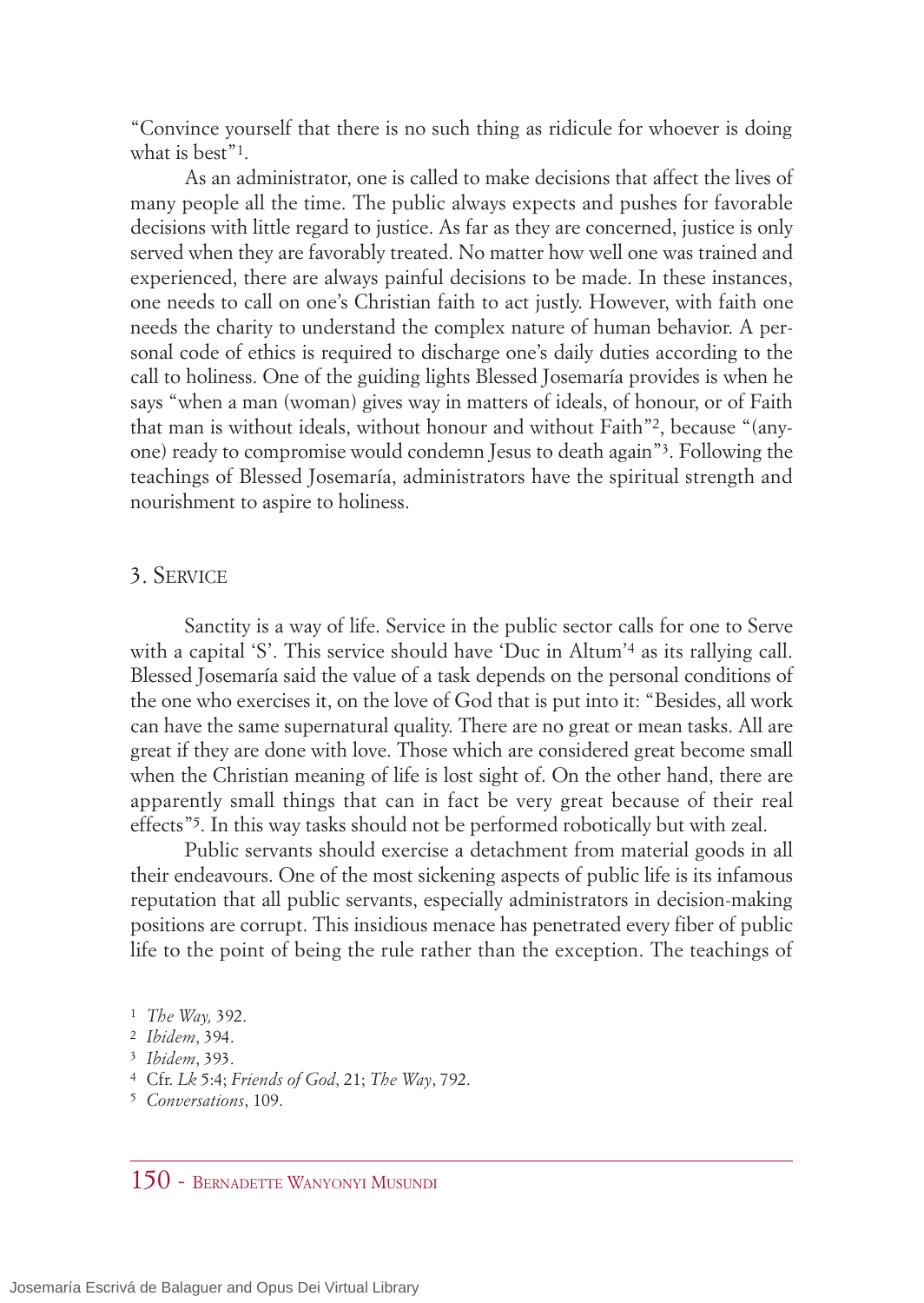Blessed Josemaría are very clear about detachment from worldly goods. He counsels that "if you want to be your own masters at all times, I advise you to make a very real effort to be detached from everything, and to do so without fear or hesitation. [...] make honest use of upright human means with a view to serving God, his Church, your family, your profession, your country and the whole of mankind"6.

A public administrator serves both the public at large and those under their charge. In essence, they are agents of change. This calls for daily apostolate in all their contacts. Pope John Paul II struck the same vein of thought as Blessed Josemaría when he stated his position on apostolate in the homily which he gave on the occasion of his beatification on May 17, 1992:

"With supernatural intuition, Blessed Josemaría untiringly preached the universal call to holiness and apostolate. Christ calls everyone to become holy in the realities of everyday life. Hence, work too is a means of personal holiness and apostolate when it is lived in union with Jesus Christ".

The call to do personal apostolate at places of work is therefore one area an administrator can fruitfully and positively engage in as a change agent.

#### 4. GENDER

Working as a woman administrator pauses its own peculiar challenges. Traditional societies do not always recognize the fact that women can perform duties formally reserved for men competently. This has led many women to compromise their values in order to climb up the ladder of success. Blessed Josemaría was very specific in his teachings about steadfastness. He advises that one should "Be uncompromising in doctrine and conduct. But be yielding in manner. A mace of tempered steel, wrapped in a quilted covering. Be uncompromising, but don't be obstinate"7. A woman who carries herself with dignity, self-assurance and is steadfast would never have the need to compromise her values. Sooner or later people would respect her for who she is. Sometimes this does happen and one would have no alternative other than to resign. Painful, yes but the alternative as Bl. Josemaría teaches would be even more disastrous. 'Duc in Altum'! Aiming high in the service of our Lord through our fellow brothers and sisters could have secular setbacks, but nothing less would not be sanctifying.

6 *Friends of God*, 118.

7 *The Way*, 397.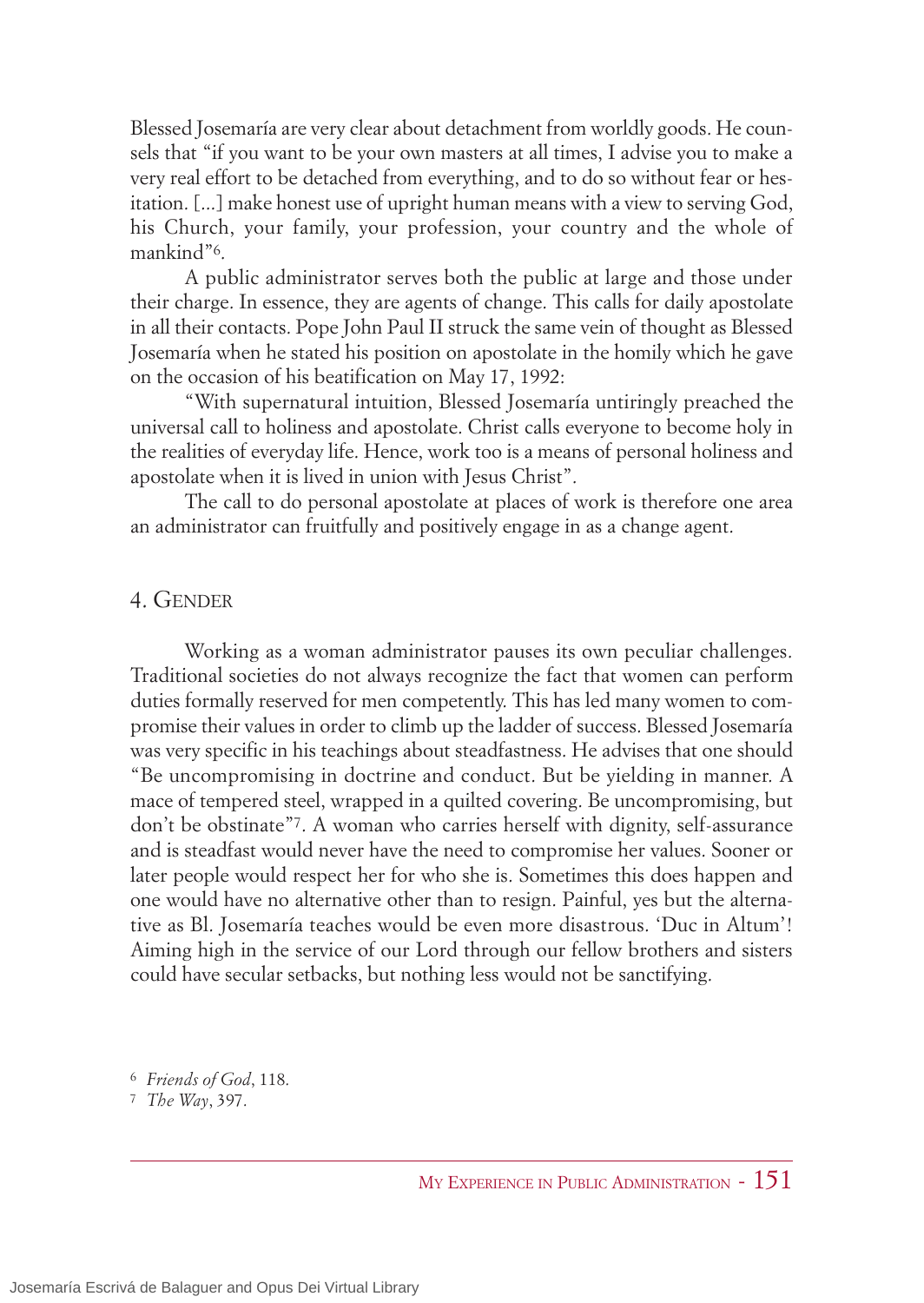## 5. POWER

Administration ultimately involves power that is exercised in the discharge of duty. Public administration also involves working with politicians of every shade. This is perhaps the most challenging aspect of serving the public.

Politicians by their nature always demand expedience in handling their affairs. This expedience may invariably be against the values one holds dear or at times immoral and unpalatable to justice. It is apt that St. Thomas More has just been declared the patron saint of politicians and statesmen. His views on how to handle power and politicians are in unison with what Blessed Josemaría teaches. An apostolic letter published by Pope John Paul II, which explained his elevation, states that "given his inflexible firmness in rejecting any compromise with his conscience"<sup>8</sup>. St Thomas More chooses to go to prison and ultimately death. This in essence sums up what Bl. Josemaría teaches about life in public service. I think the way that St. Thomas More acted manifests what Blessed Josemaría taught: that the Christian is — using St. Augustine's image — a citizen of two cities, one temporal and one eternal, and that this belonging (his faithfulness to his divine vocation) is united to the way he acts as a citizen and how he seeks the common good. He hopes to reach heaven and he has no illusions with regards to the transitory nature of earthly life, but he by no means distances himself from this world. On the contrary, he sees in this the way to "put Christ at the summit of all human activities"9, to recapitulate all things in Christ. You might also mention that Blessed Josemaría drew attention above all to the loyalty of St. Thomas More to both God and his country, and that he acted with rectitude of intention in consequence.

St. Thomas would never have achieved holiness in political life without constant prayer. Because of his example it is possible to serve God first in politics. It may mean going against the grain and popular views but one should not give up doing apostolate among the politicians.

Blessed Josemaría teaches us to temper our activities with charity. Christian charity should "Force yourself, if necessary, always to forgive those who offend you, from the very first moment. For the greatest injury or offence that you can suffer from them is as nothing compared with what God has pardoned you"10.

# 152 - BERNADETTE WANYONYI MUSUNDI

<sup>8</sup> JOHN PAUL II, *Motu proprio proclaiming Saint Thomas More Patron of Statesmen and Politicians*, 31 October 2000, 3.

<sup>9</sup> Cfr. *The Forge,* 685*; Conversations,* 59*; Friends of God,* 58*; Christ is Passing By,* 156*; ibidem,* 183.